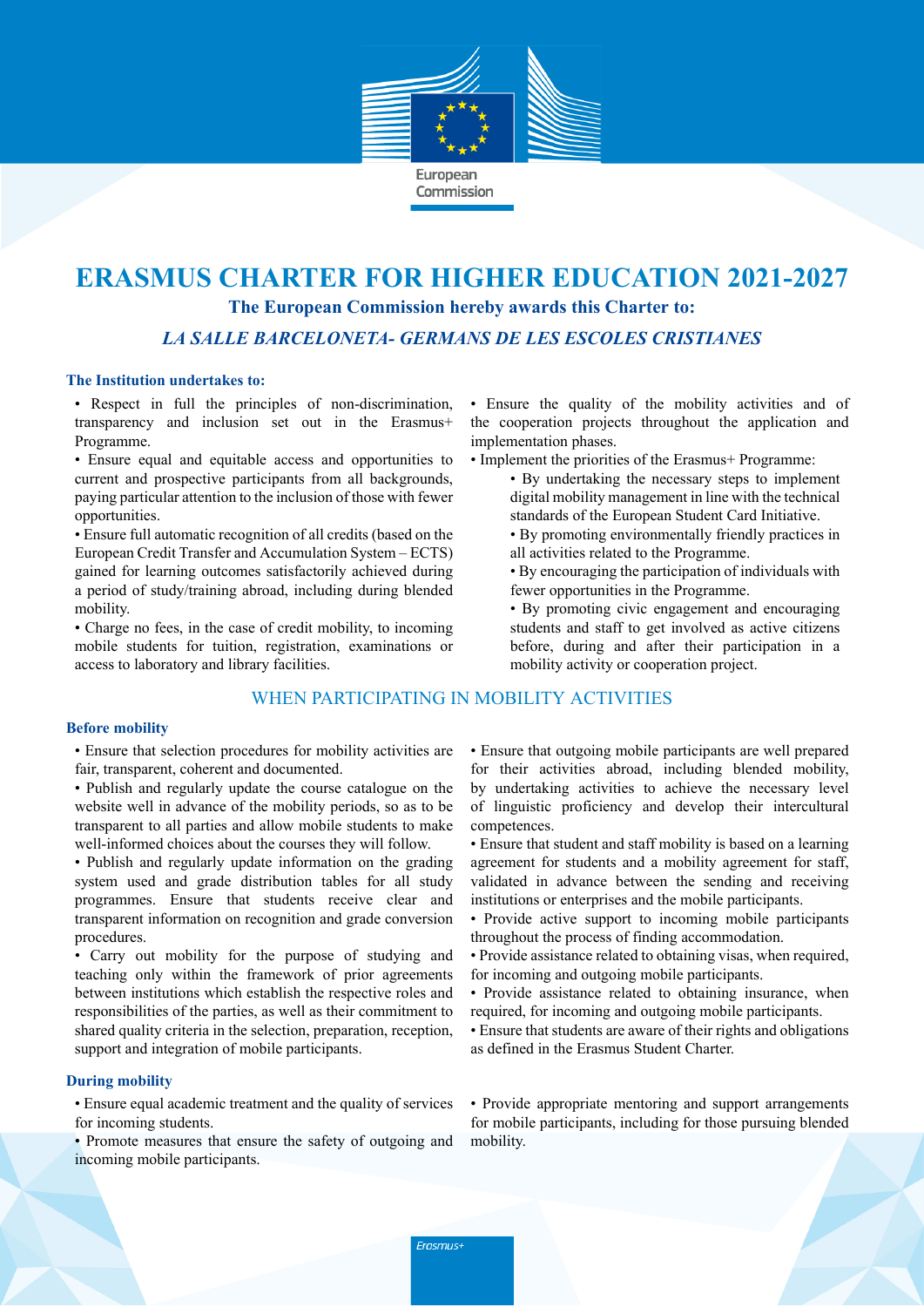• Integrate incoming mobile participants into the wider student community and in the Institution's everyday life. Encourage them to act as ambassadors of the Erasmus+ Programme and share their mobility experience.

#### **After mobility**

• Provide incoming mobile students and their sending institutions with transcripts of records containing a full, accurate and timely record of their achievements at the end of the mobility period.

• Ensure that all ECTS credits gained for learning outcomes satisfactorily achieved during a period of study/training abroad, including during blended mobility, are fully and automatically recognised as agreed in the learning agreement and confirmed by the transcript of records/traineeship certificate; transfer those credits without delay into the student's records, count them towards the student's degree without any additional work or assessment of the student and make them traceable in the student's transcript of records and the Diploma Supplement.

• Provide appropriate language support to incoming mobile participants.

• Ensure the inclusion of satisfactorily completed study and/ or traineeship mobility activities in the final record of student achievements (the Diploma Supplement).

• Encourage and support mobile participants upon return to act as ambassadors of the Erasmus+ Programme, promote the benefits of mobility and actively engage in building alumni communities.

• Ensure that staff is given recognition for their teaching and training activities undertaken during the mobility period, based on a mobility agreement and in line with the institutional strategy.

## WHEN PARTICIPATING IN EUROPEAN AND INTERNATIONAL COOPERATION PROJECTS

• Ensure that cooperation activities contribute towards the fulfilment of the institutional strategy.

• Promote the opportunities offered by the cooperation projects and provide relevant support to staff and students interested in participating in these activities throughout the application and implementation phase.

#### FOR THE PURPOSES OF IMPLEMENTATION AND MONITORING

• Ensure that the long-term institutional strategy and its relevance to the objectives and priorities of the Erasmus+ Programme are described in the Erasmus Policy Statement.

• Ensure that the principles of the Charter are well communicated and are applied by staff at all levels of the Institution.

• Ensure that cooperation activities lead to sustainable outcomes and that their impact benefits all partners.

• Encourage peer-learning activities and exploit the results of the projects in a way that will maximise their impact on individuals, other participating institutions and the wider academic community.

- Make use of the **ECHE Guidelines** and of the [ECHE Self-assessment](https://ec.europa.eu/programmes/erasmus-plus/eche/start_en) to ensure the full implementation of the principles of this Charter.
- Regularly promote activities supported by the Erasmus+ Programme, along with their results.
- Display this Charter and the related Erasmus Policy Statement prominently on the Institution's website and on all other relevant channels.

The Institution acknowledges that the implementation of the Charter will be monitored by the Erasmus+ National Agency and that the violation of any of the above principles and commitments may lead to its withdrawal by the European Commission.

| <b>Stamp</b> | Name and Signature of the Legal Representative |                                          |
|--------------|------------------------------------------------|------------------------------------------|
|              | MANUEL                                         | Firmado digitalmente<br>por MANUEL VALLS |
|              | <b>VALLS</b>                                   | <b>BENTANACHS</b>                        |
|              | <b>BENTANACHS</b>                              | Fecha: 2021.04.26<br>10:43:47 +02'00'    |
|              |                                                |                                          |